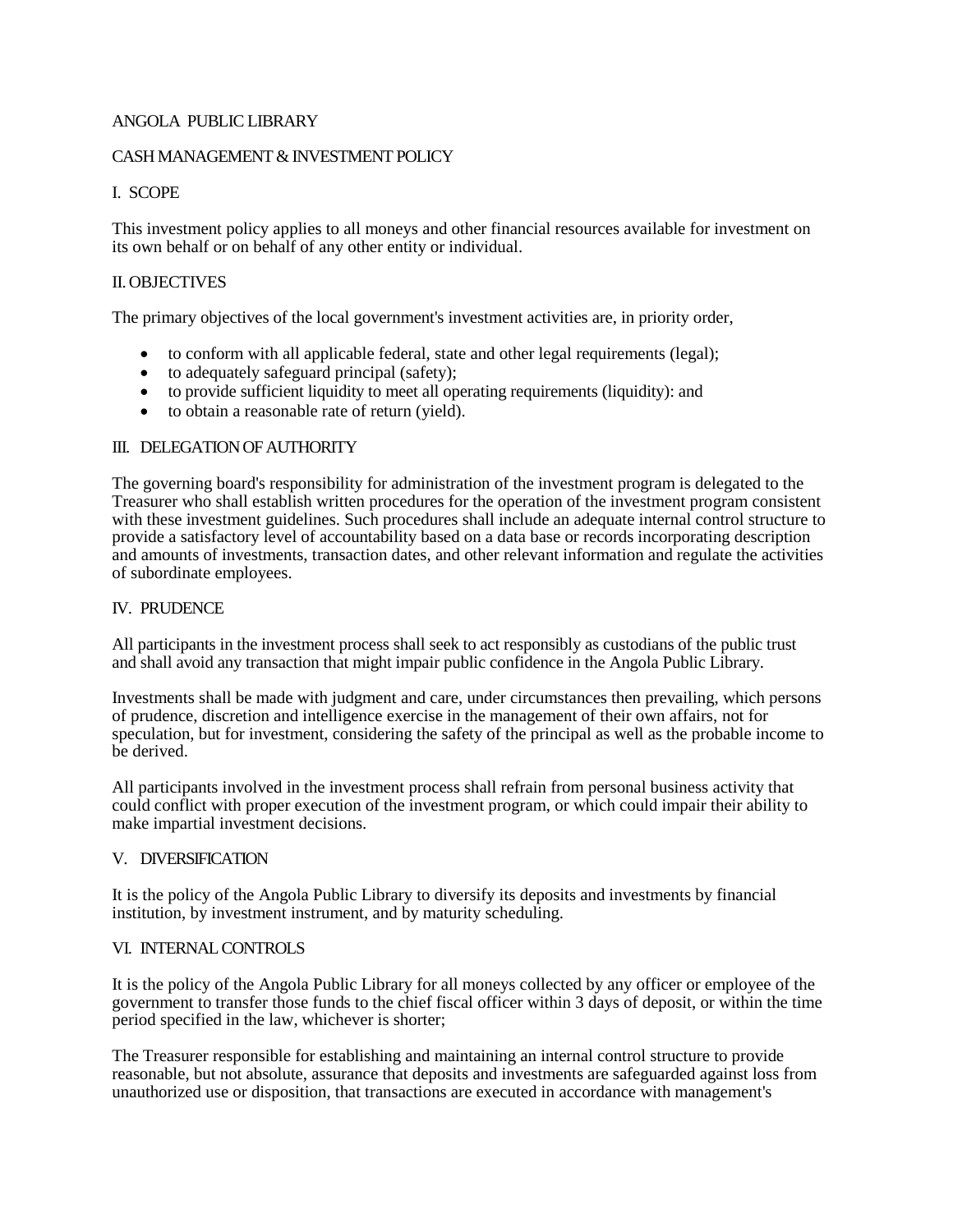authorization and recorded properly, and are managed in compliance with applicable laws and regulations.

# VII. DESIGNATION OF DEPOSITORIES

The banks and trust companies authorized for deposit of moneys will be authorized at the reorganization meeting every January.

### VIII.COLLATERALIZING OF DEPOSIT

In accordance with the provisions of General Municipal Law, 10, all deposits of the Angola Public Library, including certificates of deposit and special time deposits, in excess of the amount insured under the provisions of the Federal Deposit Insurance Act shall be secured:

By a pledge of "eligible securities" with an aggregate "market value" as provided by GML 10, equal to the aggregate amount of deposits from the categories designated in Appendix A to the policy.

By an eligible "irrevocable letter of credit" issued by a qualified bank other than the bank with the deposits in favor of the government for a term not to exceed 90 days with an aggregate value equal to 140% of the aggregate amount of deposits and the agreed upon interest, if any. A qualified bank is one whose commercial paper and other unsecured short-term debt obligations are rated in of the three highest rating categories by at least one nationally recognized statistical rating organization or by a bank that is in compliance with applicable federal minimum risk-based capital requirements. '

By an eligible surety bond payable to the government for an amount at least equal to 100% of the aggregate amount of deposits and the agreed upon interest, if any, executed by an insurance company authorized to do business in New York State, whose claims-paying ability is rated in the highest rating category by at least two nationally recognized statistical rating organizations.

#### IX.SAFEKEEPING AND COLLATERALIZATION

Eligible securities used for collateralizing deposits shall be held by the depositary and/or a third party bank or trust company subject to security and custodial agreements.

The security agreement shall provide that eligible securities are being pledged to secure local government deposits together with agreed upon interest, if any, and any costs or expenses arising out of the collection of such deposits upon default. It shall also provide the conditions under which the securities may be sold, presented for payment, substituted or released and the events which will enable the local government to exercise its rights against the pledged securities. In the event that the securities are not registered or inscribed in the name of the local government, such securities shall be delivered in a form suitable for transfer or with an assignment in blank to the Angola Public Library or its custodial bank.

The custodial agreement shall provide that securities held by the bank or trust company, or agent of and custodian for, the local government, will be kept separate and apart from the general assets of the custodial bank or trust company and will not, in any circumstances, by commingled with or become part of the backing for any other deposit or other liabilities.

The agreement should also describe that the custodian shall confirm the receipt, substitution or release of the securities. The agreement shall provide for the frequency of revaluation of eligible securities and for the substitution of securities when a change in the rating of a security may cause ineligibility. Such agreement shall include all provisions necessary to provide the local government a perfected internet in the securities.

#### X. PERMITTED INVESTMENTS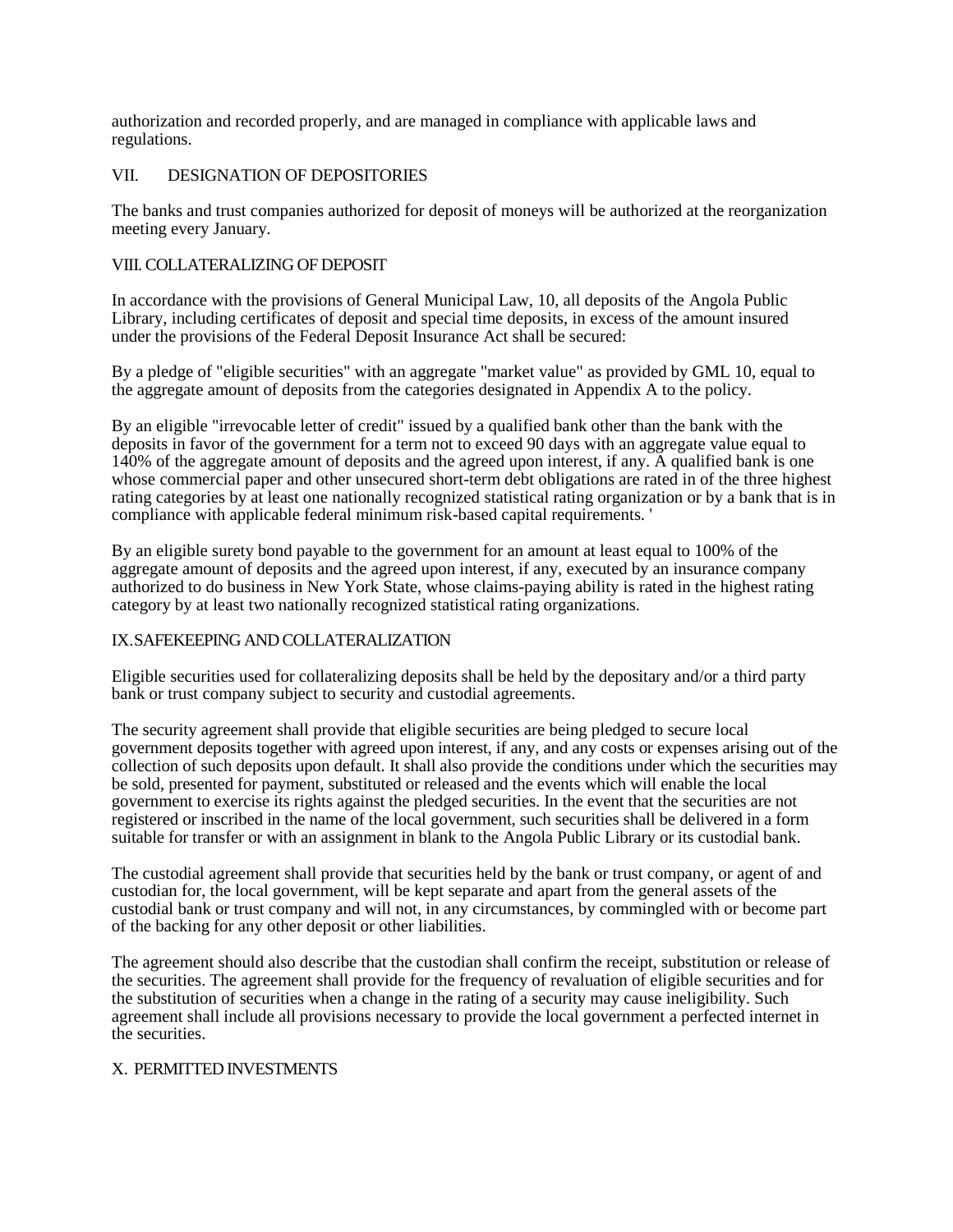As authorized by General Municipal Law, 11, the Angola Public Library authorizes the Investment Officer to invest moneys not required for immediate expenditure for terms not to exceed its projected cash flow needs in the following types of investments:

Special time deposit accounts;

Certificated of deposit;

Obligations of the United States of America;

Obligations guaranteed by agencies of the United States of America where the payment of principal and interest are guaranteed by the United States of America;

Obligations of New York State

All investment obligations shall be payable or redeemable at the option of the Angola Public Library within such times as the proceed will be needed to meet expenditures for purposes for which the moneys were provided and, in the case of obligations purchased with the proceeds of bonds or notes, shall be payable or redeemable at the option of the Angola Public Library within two years of the date of purchase.

# XI. AUTHORIZED FINANCIAL INSTITUTIONS AND DEALERS

The Angola Public Library shall maintain a list of financial institutions and dealers approved for investment purposes and establish appropriate limits to the amount of investments which can be made with each financial institution or dealer. All financial institutions with which the local government conducts business must be credit worthy. Banks shall provide their most recent Consolidated Report of Condition (Call Report) at the request of the Angola Public Library. Security dealers not affiliated with a bank shall be required to be classified as reporting dealers affiliated with the New York Federal Reserve Bank, as primary dealers. The Investment Officer is responsible for evaluating the financial position and maintaining a listing of proposed depositaries, trading partners and custodians. Such listing shall be evaluated at least annually.

# XII. PURCHASE OF INVESTMENTS

The Treasurer is authorized to contract for the purchase of investments:

- Directly, including through a repurchase agreement, from an authorized trading partner.
- By participation in a cooperative investment program with another authorized governmental entity pursuant to Article 5G of the General Municipal Law where such program meets all the requirements set forth in the Office of the State Comptroller Opinion No. 88-46, and the specific program has been authorized by the governing board.
- By utilizing an ongoing investment program with an authorized trading partner pursuant to a contract authorized by the governing board.
- All purchased obligations, unless registered or inscribed in the name of the local government, shall be purchased through, delivered to and held in the custody of a bank or trust company. Such obligations shall be purchased, sold or presented for redemption or payment by such bank or trust company only in accordance with prior written authorization from the officer authorized to make the investment. All such transactions shall be confirmed in writing to the Angola Public Library by the bank or trust company. Any obligation held in the custody of a bank of trust company shall be held pursuant to a written custodial agreement as described in General Municipal Law, 10.

The custodial agreement shall provide that securities held by the bank or trust company, as agent of and custodian for, the local government, will be kept separate and apart from the general assets of the custodial bank or trust company and will not, in any circumstances, be commingled with or become part of the backing for any other deposit or other liabilities. The agreement shall describe how the custodian shall confirm the receipt and release of the securities. Such agreement shall include all provisions necessary to provide the local government a perfected interest in the securities.

APPENDIX A